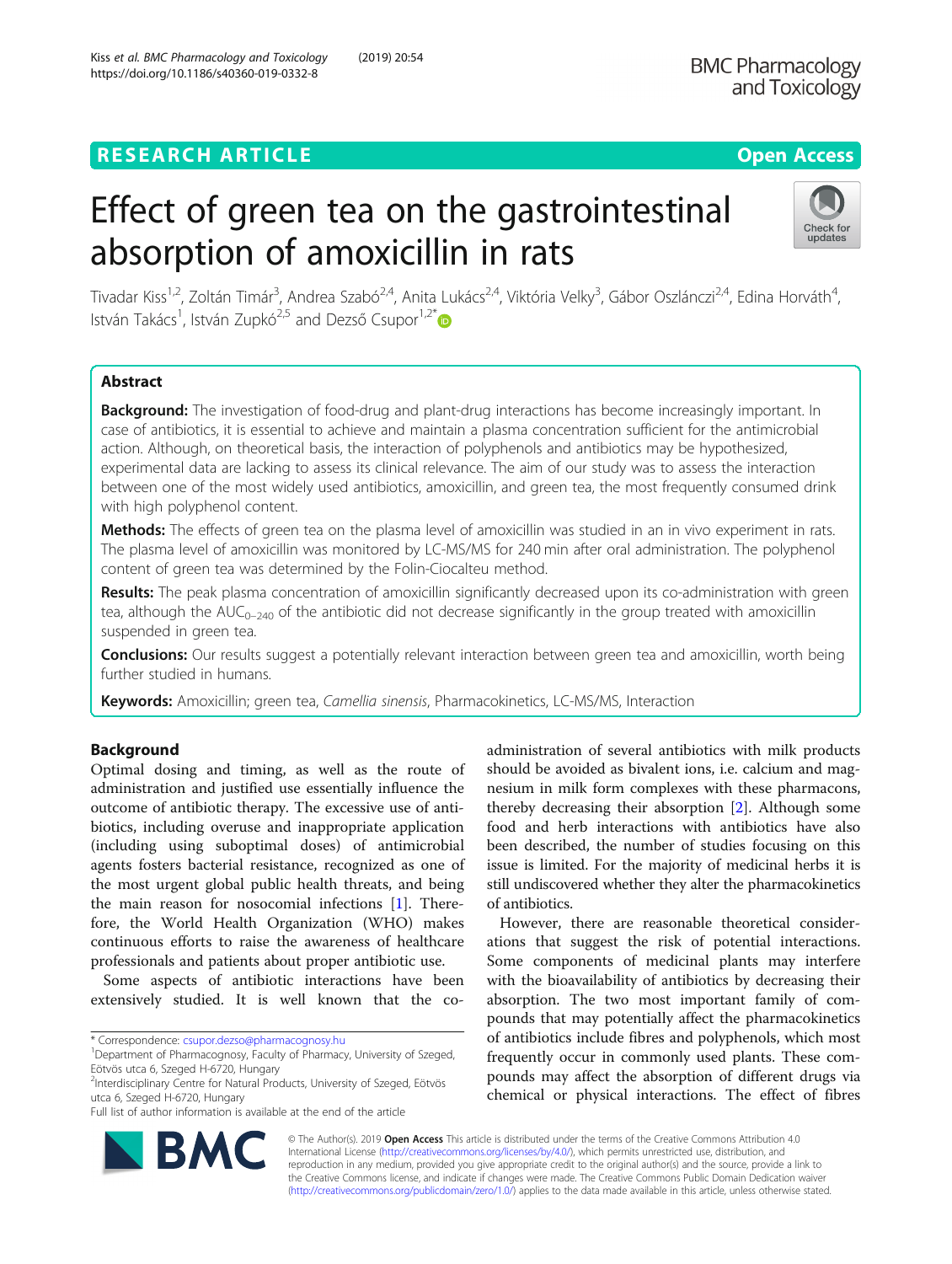(chemically polysaccharides) is non-specific, hence these compounds affect the bioavailability of various medicines, such as digoxin, lovastatin, metformin and penicillins [[3](#page-6-0)]. Polyphenols are known to react chemically with amine-containing molecules resulting in precipitation which may lead to decreased bioavailability [\[4\]](#page-6-0). Although several drug molecules contain amine functionalities, this potential interaction has not been studied in detail. This possible interaction may be avoided by consuming polyphenol-rich food (e.g. fruits) separately from medicines, however, the risk of taking medicines with drinks containing polyphenols is neglected. The most popular drink with a remarkably high polyphenol content is tea, especially green tea. Tea is the most widely consumed beverage aside from water, and its consumption is growing worldwide [\[5](#page-6-0)]. Although, globally, black tea is Although, globally, the most frequently consumed the most frequently, even in countries where it is the top type of tea (e.g. Morocco, Turkey, Ireland and the United Kingdom), green tea consumption shows an increasing popularity due to a growing consumer interest toward healthier beverages [[6\]](#page-6-0). Green tea is one of the most popular beverages in Japan, China, as well as in some countries in North Africa and the Middle East [\[7](#page-6-0)]. Generally, 40–70% of the Japanese population consumesconsume green tea regularly (at least 1 cup/day) [[8](#page-6-0), [9\]](#page-6-0).In Europe is consumed as the top In Europe, green tea is the most type of tea in Belgium, Denmark and France [[10](#page-6-0)]. The health benefits of green teaThe health benefit of green tea has been extensively studied: it has proved antioxidant, anti-inflammatory, anticarcinogenic, and antimicrobial effects  $[11, 12]$  $[11, 12]$  $[11, 12]$  $[11, 12]$ . These health promoting effects are mainly associated with its polyphenol content, that may constitute up to 30% of the dry leaf weigh [\[7\]](#page-6-0).

Based on its highly frequenthigh consumption, green tea is very likely to be consumed with medicines, including antibiotics. In a recent review  $[13]$ , the interaction between green tea and clinically prescribed medications was summarized as follows: the plasma concentration of some drugs (e.g. diltiazem, clozapine, tamoxifen) changed significantly when they were administered concurrently with green tea/EGCG to male Sprague-Dawley rats. Nevertheless, the interaction between green tea and antibiotics has been poorly investigated. The majority of the available studies have been carried out in vitro, primarily to explore the potential synergistic pharmacodynamic interactions [\[14](#page-6-0), [15\]](#page-6-0). Egyptian scientists found that even diluted green tea enhanced the bactericidal activity of several antibiotics against 28 microorganisms in vitro, and moreover, it increased the susceptibility of drug-resistant bacteria [[16\]](#page-6-0). Noormandi et al. thoroughly summarized the synergistic effect of green tea on antibiotic treatment of urinary tract infections, however, they emphasized that despite the promising results of in vitro studies, human and animal studies are needed [\[17](#page-6-0)]. Based on the potential antagonistic (inhibition of absorption) and agonistic (increase of antibacterial activity) interactions, the overall effect of the concomitant consumption of green tea and antibiotics seems to be contradictorycontradictory.

Amoxicillin is one of the most commonly used antibiotics in primary care, prescribed either alone or in combination with clavulanic acid, with a remarkable dominance in inpatient therapy [[18,](#page-6-0) [19](#page-6-0)]. It is reported that high-fiber diet reduces the bioavailability of amoxicillin  $[20-22]$  $[20-22]$  $[20-22]$ , while regular type food intake  $[21, 23, 24]$  $[21, 23, 24]$  $[21, 23, 24]$  $[21, 23, 24]$  $[21, 23, 24]$  $[21, 23, 24]$ does not affect it. Interestingly, while most antibiotics interact with calcium, and thus the concomitant consumption of milk and antibiotics is not recommended, this phenomenon was not observed for amoxicillin [\[25](#page-6-0), [26](#page-6-0)]. However, the amoxicillin molecule contains amine functionalities, thus it might be subject to interaction with polyphenols.

The interaction between green tea extract and amoxicillin was studied in vitro only. In one study synergistic interactions between ampicillin, a β-lactam antibiotic alike amoxicillin, and green tea against Staphylococcus *aureus* were described  $[15]$ .. Also, in an in vitro study, Passat found that the water extract of green tea leaves has synergistic effect on some antibiotics including amoxicillin, while it has and antagonistic effect on other antibiotics used against urinary tract E. coli isolates [[27](#page-6-0)].

As in vivo or toxicokinetic studies are still missing in the literature, thet aim of our research was to study this potentially relevant interaction, i.e. the effect of green tea on the absorption of amoxicillin, in an in vivo experiment on rats, as a preliminary step for a suggested human study. To the best of our knowledge, our work is the first in vivo toxicokinetic investigation of this issue in vivo.

# Methods

### Experimental substances

Amoxicillin trihydrate (product number: 31586) and potassium clavulanate (product number: 33454) were purchased from Sigma-Aldrich. Green tea (China-Chun Mee) was obtained from Hungary (Latin Negyed Ltd., Hungary). All the solvents were of LC-MS grade (VWR, Hungary).

# Determination of polyphenol content

Total polyphenol content, determined as pyrogallol equivalent, was measured according to the method described in the European Pharmacopoeia [[28](#page-6-0)]. In a round-bottomed flask  $0.5 g (m<sub>1</sub>)$  powdered green tea was extracted with 150 ml of water in a water-bath for 40 min. After cooling under running water, it was transferred to a 250 ml volumetric flask and was diluted to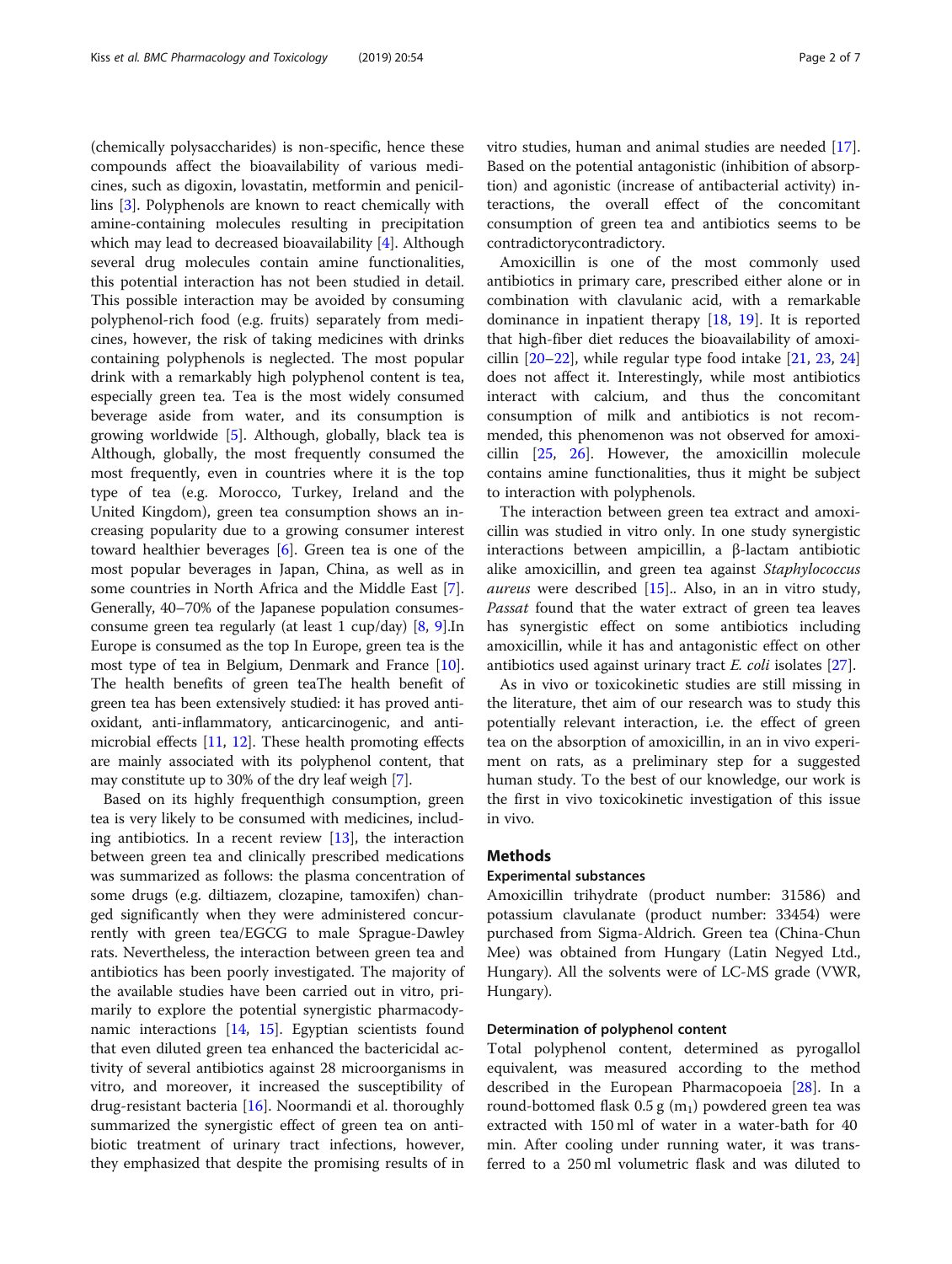250.0 ml with water. The extract was filtered through a filter paper of 125 mm in diameter. The first 50 ml of the filtrate was discarded. 5.0 ml of filtrate was diluted to 25.0 ml with water. 2.0 ml of this diluted extract was transferred to a 10 ml volumetric flask, 1.0 ml of twofold dilution of Folin-Ciocalteu reagent was added, and the mixture was diluted to 10.0 ml with a 290 g/l solution of sodium carbonate. After 30 min absorbance at 760 nm  $(A_1)$  was measured. For a standard solution 0.0500 g  $(m<sub>2</sub>)$  of pyrogallol was dissolved in water immediately before use, and diluted to 100.0 ml using the same solvent. 5.0 ml of this solution was diluted to 100.0 ml with water. 2.0 ml of this diluted pyrogallol solution was transferred to a 10 ml volumetric flask, 1.0 ml of two-fold dilution of Folin-Ciocalteu reagent was added, and the mixture was diluted to 10.0 ml with a 290 g/l solution of sodium carbonate. After 30 min absorbance at 760 nm  $(A_2)$  was measured. For the calculation of total polyphenols as pyrogallol equivalent (PGE, %), the next formula was used:

$$
\frac{62.5 \cdot A_1 \cdot m_2}{A_2 \cdot m_1}
$$

# Test animals and animal care

24 male SPF Wistar rats, weighing 276–300 g at the beginning of the study, were used in the experiment (purchased from Toxi-Coop Zrt., Hungary). After 5 days of acclimatization the rats were divided into two wellbalanced groups according to body weight (antibiotic only group (AM) and antibiotic plus green tea group (AMG), 12 animals/group). The number of animals per group was calculated to maximize the number of blood sampling occasions while minimizing the number of animals used for blood sampling per occasion. As environmental enrichment, unbleached, clean paper tubes were provided for the rats. Three rats per cage were placed on dust-free wood shavings as bedding material. Animals were housed under standard climatic conditions (22– 24 °C, 30–70% relative humidity, 12 h light/dark cycle with light starting at 6:00 a.m.) with free access to tap water and restricted access to certified rodent pellet. During the whole procedure, the regulations of the Hungarian Act No. XXVIII of 1998 on the protection and care of animals were strictly followed. Every procedure (handling, treatment, anaesthesia) executed in this experiment was approved by the Committee on Ethics of Animal Experiments of the University of Szeged and the Directorate of Food Safety and Animal Health Care, Government Agency of Csongrád County (Permit number: XXI./151/2013.). All efforts were made to minimize animal suffering.

# Administration of the antibiotic and green tea

The OECD Guidelines No. 417 [[29\]](#page-6-0) and No. 423 [[30](#page-6-0)] were followed during the experiment. Dose selection was based on Ishizaki  $[31]$  $[31]$  and Woodnutt  $[32]$  $[32]$  and was adjusted to bioanalytical detection rate in the samples. The suspension of amoxicillin and clavulanic acid (7:1 w/w; dose: 100 mg amoxicillin/kg b.w.) was administered per os in single 1 ml/kg b.w. dose. The suspensions were prepared using either distilled water (AM group) or green tea infusion (AMG group). The suspensions were prepared freshly, no earlier than an hour before treatment, and were homogenized with vortex right before administration. Green tea infusion was prepared using 15 g of drug (green tea leaves) and 100 ml of boiling water, and after 5 min of maceration the extract was filtered on a tea-strainer. The room temperature filtrate was used for the preparation of the antibiotic suspension applied in the AMG group.

Access to rodent chow was restricted to approximately 10 g for a 16-h-period preceding treatment to follow the advice of the OECD Guideline No. 423. Treatment modelled human medication intake. Right before the treatment, the body weights of the animals were measured individually in order to precisely calculate the amount of suspension to be given. The oral administration of AM or AMG took place outside the cage, executed by a round-ended gastric tube. Six animals were treated daily in the mornings, consecutively, with 5-min delays.

# Blood sampling

The number of occasions for blood sampling were determined according to the pharmacokinetics of the test substance [\[32](#page-6-0), [33](#page-6-0)]. Altogether, blood samples were taken six times: 30, 60, 90, 120, 180, and 240 min after the administration of AM/AMG. Considering the limited amount and occasions of blood sampling executable per animal (8 times at a maximum [\[34\]](#page-6-0)), only 3 samples per animal were taken during the six-hour investigation time. To make sure that we obtain enough blood samples for the pharmacokinetic measurements, two animals were used for the total kinetic measurement. Accordingly, a total of twelve rats were used to obtain six data for each time point of the kinetics. The sampling protocol is given in Table [1](#page-3-0).

Before each blood sampling the animals had been warmed with an infrared lamp for thirty minutes in order to dilate the tail veins to ease blood sampling. At the first sampling occasion, the firmly but securely restrained rat was placed on a warm pad, and a Vasofix Certo 24 G  $\frac{3}{4}$  (0,7 × 19 mm) intravenous catheter was placed in one of the lateral tail veins. To prevent the dislocation of the sampling needle a mild aether anaesthesia was provided under a ventilation hood to relax the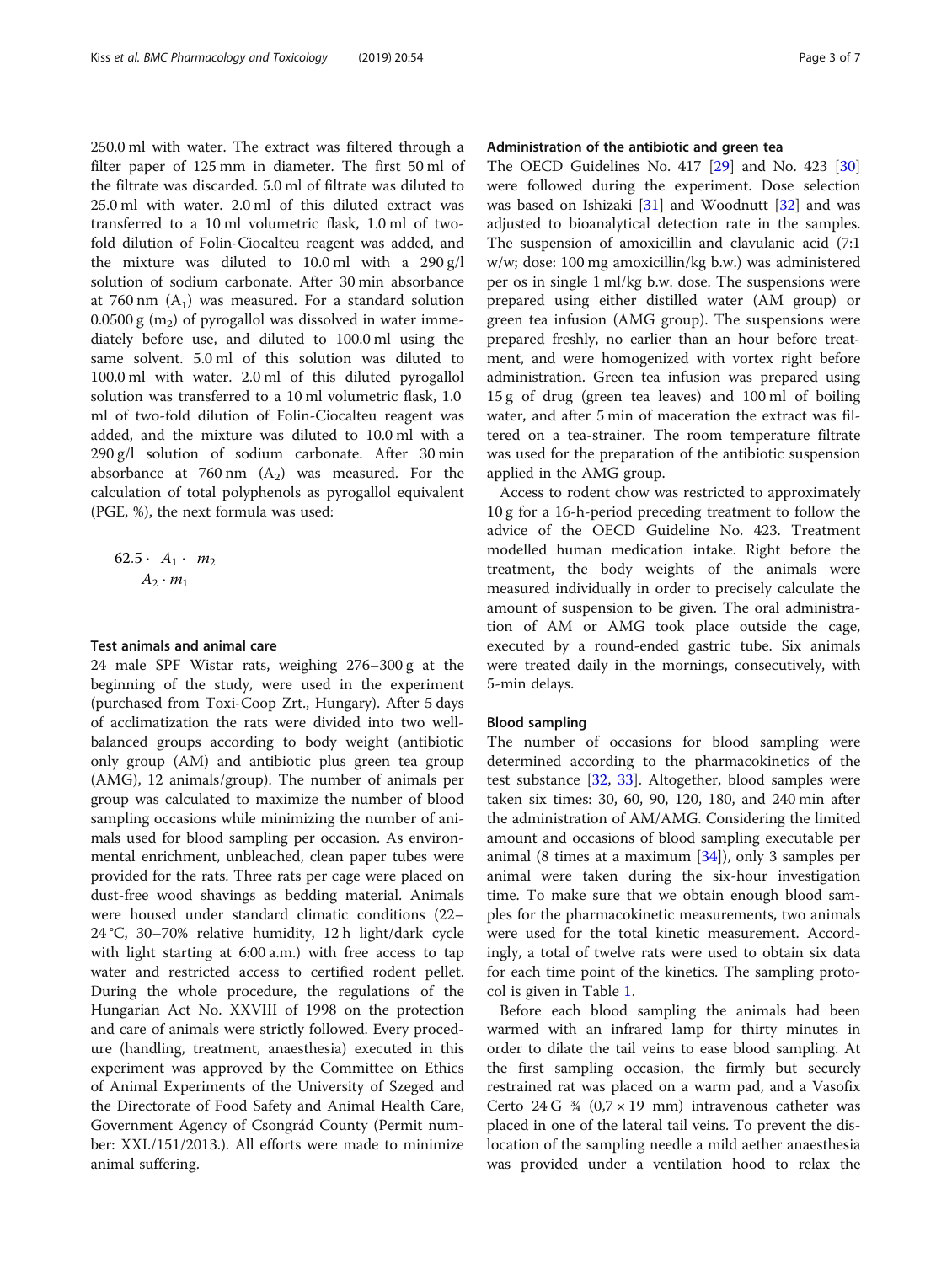|      |                   | Code number of the animals |   |                   |    |    |                               |    |    |                   |    |    |  |
|------|-------------------|----------------------------|---|-------------------|----|----|-------------------------------|----|----|-------------------|----|----|--|
|      | Amoxicillin (AM)  |                            |   |                   |    |    | Amoxicillin + green tea (AMG) |    |    |                   |    |    |  |
|      | 1st treatment day |                            |   | 2nd treatment day |    |    | 3rd treatment day             |    |    | 4th treatment day |    |    |  |
| 30'  | 4                 |                            | 6 | 10                |    |    | 16                            |    | 18 | 22                | 23 | 24 |  |
| 60'  |                   | $\mathcal{D}$              | 3 |                   | 8  | 9  | 13                            | 14 | 15 | 19                | 20 |    |  |
| 90'  | 4                 | 5                          | 6 | 10                | 11 | 12 | 16                            |    | 18 | 22                | 23 | 24 |  |
| 120' |                   | $\mathcal{P}$              | 3 |                   | 8  | 9  | 13                            | 14 | 15 | 19                | 20 | 21 |  |
| 180' | $\overline{4}$    | 5                          | 6 | 10                |    | 12 | 16                            |    | 18 | 22                | 23 | 24 |  |
| 240' |                   |                            | 3 |                   | 8  | 9  | 3                             | 14 | 15 | 19                | 20 |    |  |

<span id="page-3-0"></span>Table 1 Sampling protocol. Times of blood sampling after treatment (30–240 min), showing which animals were used for blood sampling at each time point

animal when it was essential, by placing a small tube with a cotton bud containing 0.2 ml aether to the nostril of the animal for a couple of seconds with careful supervision. A minimum of 0.2 ml of blood samples were collected in a plastic tube, followed by injecting 0.12 ml of heparin into the catheter and finally closing and fixing it to the tail using an adhesive tape [[34\]](#page-6-0). At each following sampling occasion, a couple of blood drops were let out of the catheter before taking blood. In-between the sampling occasions the rats were awoke. The need for anaesthesia during sampling was negligible. Administration and sampling volumes are shown in Table [2](#page-4-0).

After the sampling period the animals were overanaesthetized (euthanized) with isoflurane inhalation. A precision vaporizer with induction chamber and waste gas scavenger was used. An isoflurane concentration of over 5% in 100% oxygen was slowly achieved and continued until one minute after breathing stopped.

#### Quantification of amoxicillin in plasma samples

During blood sample processing the serum was separated from the clotted fraction by centrifugation (2700 G, 10 min). 50  $\mu$ l of each centrifuged plasma sample was pipetted into 250 μl MeOH on a 0.5 mL 96-well Costar plate and cooled to  $4^{\circ}$ C for 1 h. Samples were centrifuged (2000 rcf) for 30 min at  $8\degree$ C. 50 µl supernatant was taken and evaporated. Calibration standards were prepared and injected directly into the LC-MS/MS apparatus. The concentration of amoxicillin and clavulanic acid was measured using an Agilent 1290 HPLC coupled to an Agilent 6470A Triple Quadrupole Mass Spectrometer equipped with an RP column (Luna 3 μ C8(2)  $100 \text{ Å}$   $50 \times 2 \text{ mm}$ ; Phenomenex 00B-4251-B0). Isocratic elution was applied (85% of 0.1% HCOOH aqueous solution; 15% of 0.1% HCOOH in acetonitrile), the flow rate was 0.5 ml/min and column temperature was set to 40 °C.

# Statistical analysis

Descriptive and summary statistics were calculated. All results are presented as means ± standard error of the mean (SEM). The area under the amoxicillin plasma concentration-time curves  $(AUC_{0-240})$  were calculated. The plasma concentrations and AUC curves for amoxicillin in the AM and AMG groups were compared using paired Student's t-test. A  $p < 0.05$  was considered as significant. All calculations were performed with the GraphPad software (GraphPad Prism v. 8.0.1).

# Results

Total polyphenol content of green tea was  $12.31 \pm 0.41\%$ PGE. The plasma concentration of amoxicillin was monitored by LC-MS/MS measurements in 30–60-min-intervals for 240 min. Changes of amoxicillin level are shown in Fig. [1](#page-4-0). A significant between-group difference in the plasma concentrations of amoxicillin was observed at 60 min only, while at other time points the difference between the groups did not reach the level of statistical significance. However, the highest plasma level of amoxicillin was significantly lower in the AMG group, which suggests an interaction between green tea polyphenols and the antibiotic.

Comparing the  $AUC_{0-240}$  for the two treatment groups (AM and AMG,  $N = 6$  both) a slight decrease in amoxicillin absorption was observed in the AMG group, however, the difference did not reach statistical significance (Fig. [2](#page-5-0)).

# **Discussion**

The aim of our study was to assess the presumable interaction between a frequently used antibiotic (the combination of amoxicillin and clavulanic acid) and green tea infusion, in a setting mimicking the intake of the medicine with green tea.

The investigated tea was analytically characterized and was proved to be rich in polyphenols [[35\]](#page-6-0). Based on literature, in vitro experiments demonstrate that catechins, the main polyphenolic compounds of green tea, do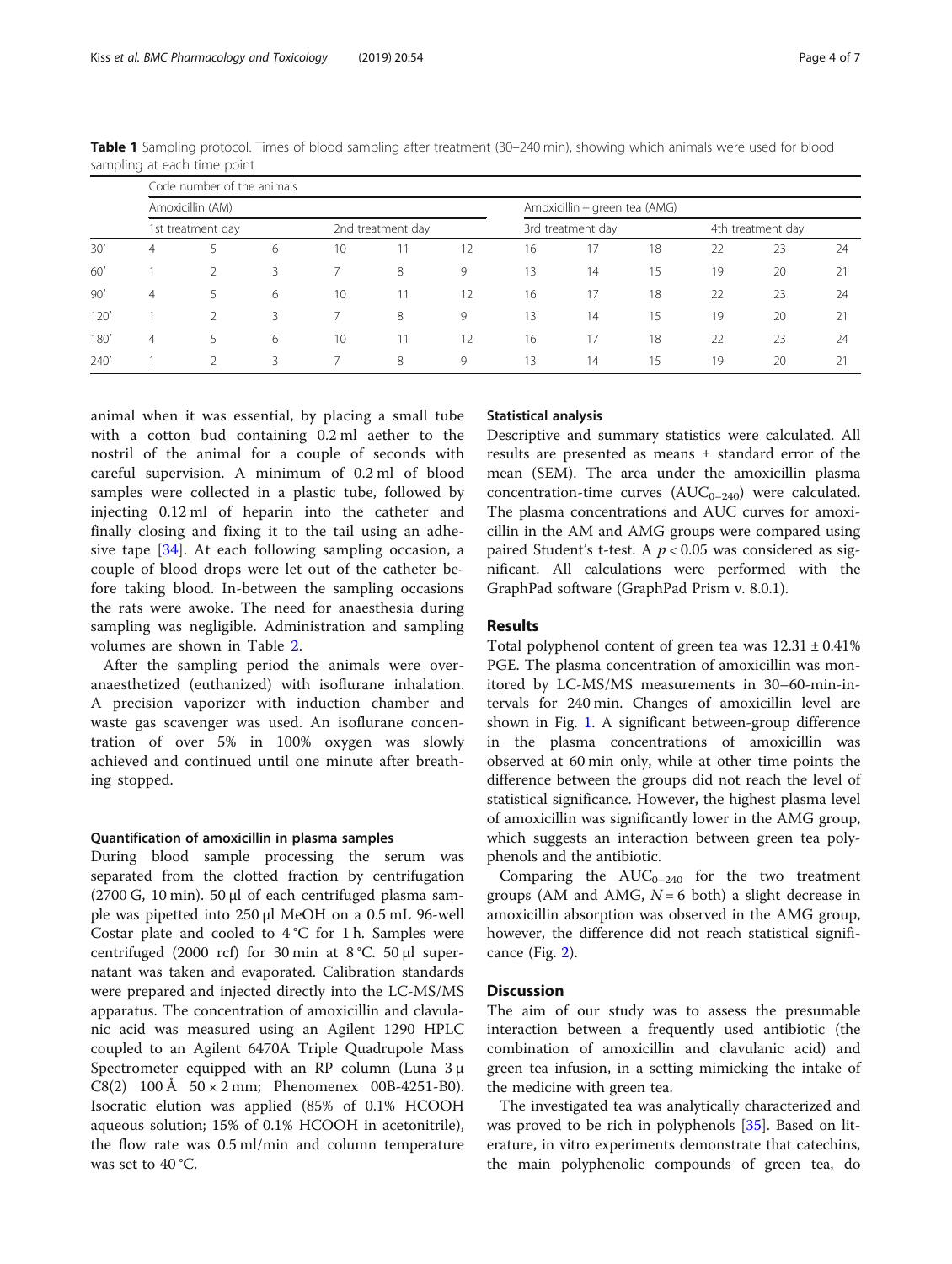<span id="page-4-0"></span>

| Table 2 Suspension (green tea +/- amoxicillin) volumes administered before sampling, and sampling volumes after treatment (30- |  |  |
|--------------------------------------------------------------------------------------------------------------------------------|--|--|
| 240 min) (AM: amoxicillin, AMG: amoxicillin + green tea)                                                                       |  |  |

| Group<br>code | Animal         | Animal<br>weight (g) | Administered<br>suspension<br>volume (ml) | Volumes of blood samples taken |                          |                          |                          |                                                                           |                          |                          |                          |  |
|---------------|----------------|----------------------|-------------------------------------------|--------------------------------|--------------------------|--------------------------|--------------------------|---------------------------------------------------------------------------|--------------------------|--------------------------|--------------------------|--|
|               | code           |                      |                                           | 30'                            | 60'                      | 90'                      | 120'                     | 180'                                                                      | 240'                     | 300'                     | 360'                     |  |
| AM            | $\mathbf{1}$   | 285                  | 0.29                                      | $\equiv$                       | 0.50                     | $\equiv$                 | 0.45                     | $\equiv$                                                                  | 0.55                     | $\equiv$                 | 0.50                     |  |
|               | $\overline{2}$ | 292                  | 0.29                                      | $\qquad \qquad -$              | 0.50                     | $\overline{\phantom{0}}$ | 0.40                     | $\overline{\phantom{a}}$                                                  | 0.60                     | $\qquad \qquad -$        | 0.60                     |  |
|               | 3              | 287                  | 0.29                                      | $\overline{\phantom{0}}$       | 0.60                     | $\overline{\phantom{0}}$ | 0.50                     | $\equiv$                                                                  | 0.75                     | $\equiv$                 | 0.55                     |  |
|               | $\overline{4}$ | 285                  | 0.29                                      | 0.48                           | $\overline{\phantom{0}}$ | 0.45                     | $\frac{1}{2}$            | 0.50                                                                      | $\overline{\phantom{m}}$ | 0.80                     | $\overline{\phantom{0}}$ |  |
|               | 5              | 273                  | 0.27                                      | 0.52                           | $\overline{\phantom{m}}$ | 0.20                     | $\qquad \qquad -$        | 0.30                                                                      | $\overline{\phantom{m}}$ | 0.90                     | $\overline{\phantom{a}}$ |  |
|               | 6              | 281                  | 0.28                                      | 0.45                           | $\overline{\phantom{a}}$ | 0.40                     | $\frac{1}{2}$            | 0.55                                                                      | $\overline{\phantom{m}}$ | 0.60                     | $\overline{\phantom{0}}$ |  |
|               | $\overline{7}$ | 267                  | 0.27                                      | $\overline{\phantom{0}}$       | 0.30                     | $\overline{\phantom{0}}$ | 0.60                     | $\overline{\phantom{a}}$                                                  | 0.60                     | $\overline{\phantom{0}}$ | 0.80                     |  |
|               | 8              | 285                  | 0.29                                      | $\equiv$                       | 0.65                     | -                        | 0.70                     | $\equiv$                                                                  | 0.70                     | $\equiv$                 | 0.90                     |  |
|               | 9              | 287                  | 0.29                                      | $\overline{\phantom{0}}$       | 0.70                     | Ξ.                       | 0.50                     | $-$                                                                       | 0.70                     | $\equiv$                 | 1.00                     |  |
|               | $10$           | 285                  | 0.29                                      | 0.70                           | $\overline{\phantom{0}}$ | 0.60                     | $\overline{\phantom{0}}$ | 0.50                                                                      | $\overline{\phantom{m}}$ | 0.25                     | $-$                      |  |
|               | 11             | 288                  | 0.29                                      | 0.70                           | $\qquad \qquad -$        | 0.30                     | $\qquad \qquad -$        | 0.30                                                                      | $\qquad \qquad -$        | 0.20                     | -                        |  |
|               | 12             | 290                  | 0.29                                      | 0.65                           | $\equiv$                 | 0.60                     | $\overline{\phantom{0}}$ | 0.55                                                                      | $\equiv$                 | 0.30                     | $\overline{\phantom{0}}$ |  |
| AMG           | 13             | 296                  | 0.30                                      | $\frac{1}{2}$                  | 0.70                     | $\overline{\phantom{0}}$ | 0.70                     | $\overline{\phantom{a}}$                                                  | 0.70                     | $\overline{\phantom{0}}$ | 0.70                     |  |
|               | 14             | 302                  | 0.30                                      | $\equiv$                       | 0.60                     | $\overline{\phantom{0}}$ | 0.60                     | $\equiv$                                                                  | 0.70                     | $\overline{\phantom{a}}$ | 0.50                     |  |
|               | 15             | 294                  | 0.29                                      | $\overline{\phantom{0}}$       | 0.45                     | ÷,                       | 0.70                     | $\equiv$                                                                  | 0.60                     | $\equiv$                 | 0.60                     |  |
|               | 16             | 298                  | 0.30                                      | 0.70                           | $\overline{\phantom{0}}$ | 0.55                     | ÷                        | 0.70                                                                      | ÷                        | 0.60                     | $\overline{\phantom{0}}$ |  |
|               | 17             | 301                  | 0.30                                      | 0.70                           | $\overline{\phantom{0}}$ | 0.30                     | $\overline{\phantom{0}}$ | 0.50                                                                      | $\overline{\phantom{m}}$ | 0.70                     | $\overline{\phantom{a}}$ |  |
|               | 18             | 287                  | 0.29                                      | 0.60                           | $\overline{\phantom{0}}$ | 0.60                     | -                        | 0.55                                                                      | $\overline{\phantom{0}}$ | 0.50                     | $\overline{\phantom{0}}$ |  |
|               | 19             | 311                  | 0.31                                      | $\overline{\phantom{0}}$       | 0.35                     | $\overline{\phantom{0}}$ | 0.50                     | $\equiv$                                                                  | 0.45                     | $\overline{\phantom{0}}$ | 0.50                     |  |
|               | 20             | 306                  | 0.31                                      | $\qquad \qquad -$              | 0.65                     | $\overline{\phantom{0}}$ | 0.65                     | $\hspace{1.0cm} \rule{1.5cm}{0.15cm} \hspace{1.0cm} \rule{1.5cm}{0.15cm}$ | 0.70                     | $\qquad \qquad -$        | 0.90                     |  |
|               | 21             | 312                  | 0.31                                      | $-$                            | 0.75                     | $\overline{\phantom{0}}$ | 0.60                     | $\equiv$                                                                  | 0.50                     |                          | 0.60                     |  |
|               | 22             | 307                  | 0.31                                      | 0.50                           | $\qquad \qquad -$        | 0.50                     | $\qquad \qquad -$        | 0.7                                                                       | $\overline{\phantom{a}}$ | 0.70                     |                          |  |
|               | 23             | 292                  | 0.29                                      | 0.50                           | $\equiv$                 | 0.80                     | $\overline{\phantom{0}}$ | 1.00                                                                      | $\overline{\phantom{a}}$ | 1.50                     | $\equiv$                 |  |
|               | 24             | 301                  | 0.30                                      | 0.45                           | $\overline{\phantom{0}}$ | 0.30                     | $\overline{\phantom{0}}$ | 0.60                                                                      | $\overline{\phantom{m}}$ | 0.70                     |                          |  |

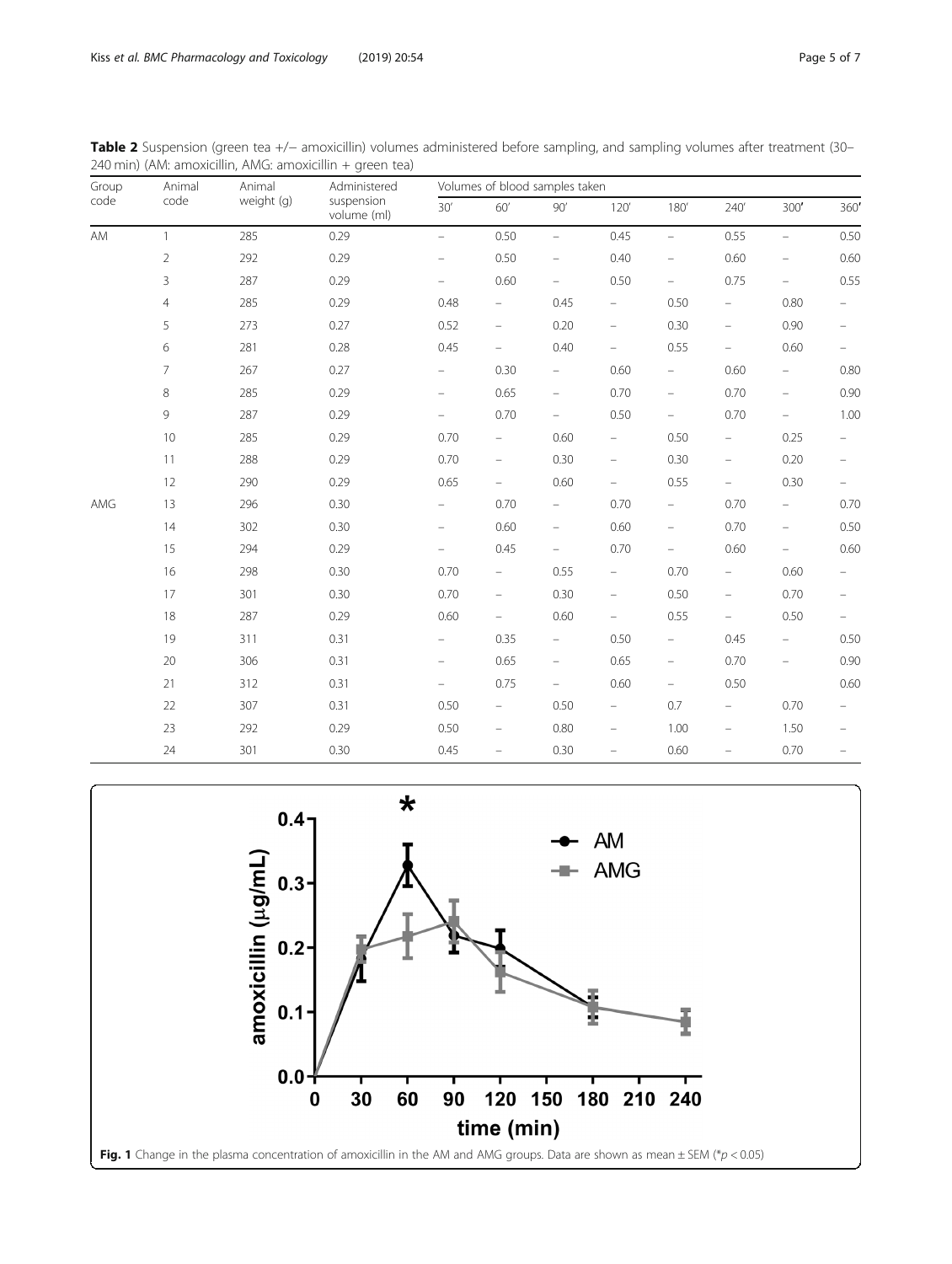influence the antimicrobial activity of amoxicillin, and the in vitro antibacterial effect of amoxicillin against Helicobacter pylori is significantly enhanced by the presence of epigallocatechin gallate [\[36\]](#page-6-0). Similarly, the synergistic effect of catechins and amoxicillin against Escherichia coli is also reported [\[17\]](#page-6-0). However, these in vitro findings have no relevance for the clinical efficacy of amoxicillin, since polyphenols have very low bioavailability, thus, in fact, the gastrointestinal tract is the space of potential interactions between these compounds and amoxicillin. An opposite effect was also observed in mice infected with methicillinresistant Staphylococcus aureus: in an in vivo experiment green tea extract was found to weaken the effect of amoxicillin after enteral administration (gastric perfusion) [[37](#page-6-0)]. Our results confirm this finding, and offer a possible explanation for green tea ameliorating the antibacterial efficacy of amoxicillin treatment.

Not only green tea infusion, but also concentrated food supplements may contain high doses of catechins (up to 1000 mg [\[38](#page-6-0)])). As these supplements are likely to be taken concomitantly with medications, the occurrence of an interaction between polyphenols/catechins and amoxicillin has relevance in real-life settings.

Although the AUC of amoxicillin did not decrease significantly during the observation period in our in vivo experiment, the concomitant administration of green tea induced a significant reduction in the peak plasma concentration of the antibiotic [[37\]](#page-6-0). Despite the limitation of the study (small but reasonable sample size), our findings support the findings of a previously published animal experiment, and draw attention to the possibility of a pharmacokinetic interaction between green tea and amoxicillin upon human application. Further studies are needed to explore this interaction regarding per os human therapeutic use.

# **Conclusions**

Due to its high polyphenol content green tea may interact with the absorption of amine-containing molecules, including antibiotics. This is the first report on the in vivo assessment of the interaction between a widely used antibiotic, amoxicillin, and green tea. Although the concomitant consumption of green tea did not alter the AUC of the antibiotic significantly within the observation period, the decrease in the peak plasma concentration of amoxicillin refers to an interaction of potential clinical relevance, worth being studied in human settings.

#### **Abbreviations**

AM: Amoxicillin; AMG: Amoxicillin plus green tea; AUC: Area under the curve;  $AUC_{0-240}$ : Area under curve in the first 240 min; EGCG: Epigallocatechin gallate; HCOOH: Formic acid; HPLC: High performance liquid chromatography; LC-MS/MS: Liquid chromatography/mass spectrometry; LC-MS/MS: Liquid chromatography/tandem mass spectrometry; MeOH: Methanol; MRSA: Methicillin-resistant Staphylococcus aureus; OECD: Organisation for Economic Co-operation and Development; PGE: Pyrogallol equivalent; rcf: relative centrifugal force; SEM: Standard error of mean; WHO: World Health Organization

#### Acknowledgements

The authors thank Dora Bokor, PharmD, for proofreading the manuscript.

#### Authors' contributions

DC conceived the study. DC, AS, AL, GO, and ZT designed the experiments. AS, AL, GO, ZT, VV, EH, and TK performed the experiments and generated data. TK, DC, AS, IT and IZ analyzed the data. DC, TK, AS, AL wrote the manuscript. All the authors read and approved the final version of the manuscript.

#### Funding

Dezső Csupor was supported by the National Research, Development and Innovation Office [OTKA K115796], by the Economic Development and Innovation Operative Programme [GINOP-2.3.2-15-2016-00012] and by the János Bolyai Research Scholarship of the Hungarian Academy of Sciences. The funding sources played no role in, nor influenced study design, data collection, data analysis, data interpretation, or preparation of the manuscript.

#### Availability of data and materials

The datasets used and/or analysed during the current study are available from the corresponding author on reasonable request.

#### Ethics approval and consent to participate

All applicable international, national, and/or institutional guidelines for the care and use of animals were followed. Every procedure used in this experiment was approved by the Committee on Ethics of Animal Experiments of the University of Szeged and the Directorate of Food Safety and Animal Health Care, Government Agency of Csongrád County (Permit number: XXI./151/2013.). Consent to participate is not applicable.

# Consent for publication

Not applicable.

### Competing interests

The authors declare that they have no competing interests.

#### Author details

<sup>1</sup>Department of Pharmacognosy, Faculty of Pharmacy, University of Szeged, Eötvös utca 6, Szeged H-6720, Hungary. <sup>2</sup>Interdisciplinary Centre for Natural Products, University of Szeged, Eötvös utca 6, Szeged H-6720, Hungary. 3 SOLVO Biotechnology, Közép Fasor 52, Szeged H-6726, Hungary. 4 Department of Public Health, Faculty of Medicine, University of Szeged, Dóm tér 10, Szeged H-6720, Hungary. <sup>5</sup>Department of Pharmacodynamics

/UC (ug - min/mL 40 30 20  $\bf{0}$ **AM AMG** Fig. 2 AUC values in the AM and AMG groups. Data are shown

<span id="page-5-0"></span>